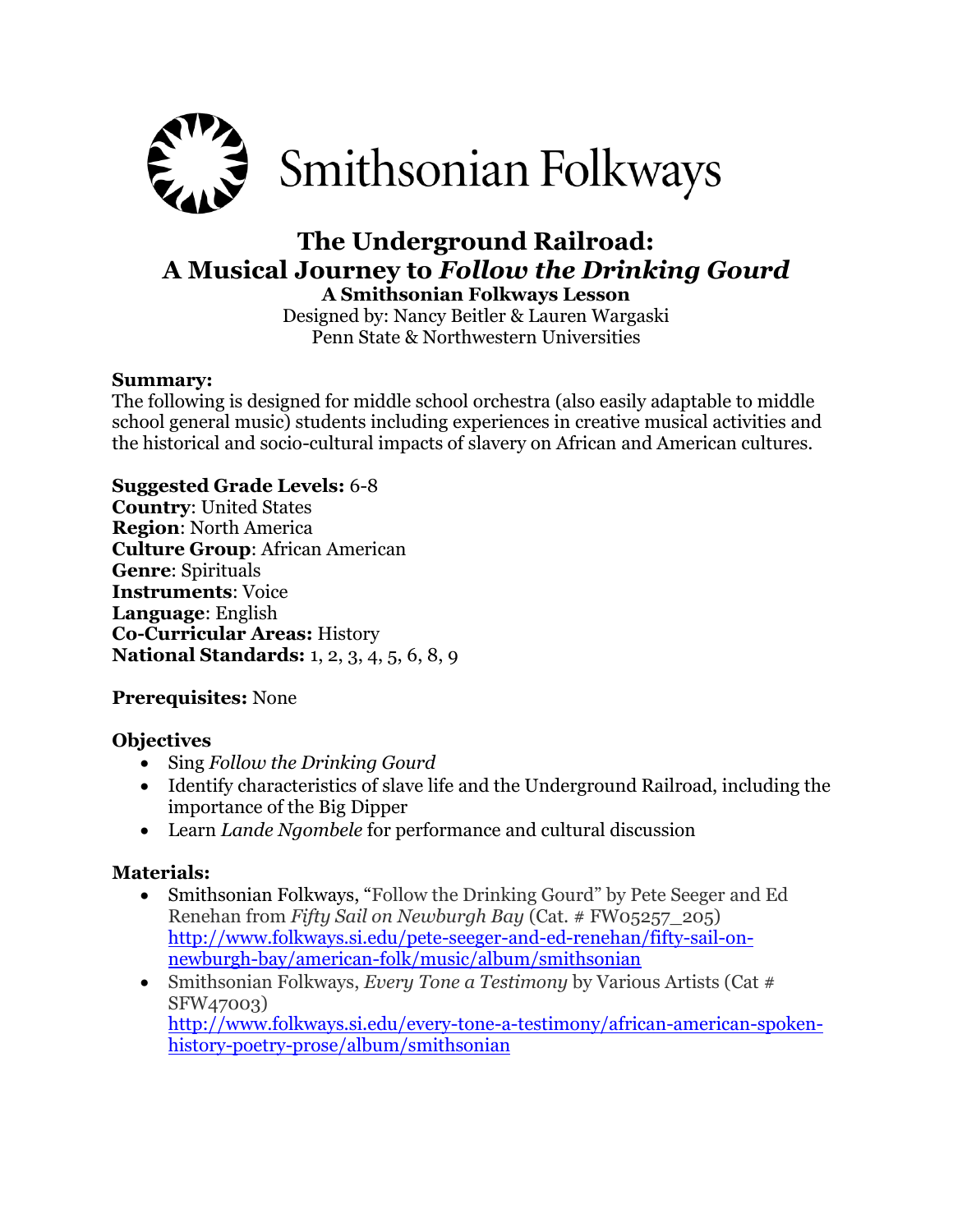Smithsonian Folkways, "Mutomboko and Luwendo" by Various Artists from *Ceremonial, Topical, and Dance Songs the Luba of the Democratic Republic of Congo* (Cat. # ILAMTR039) [http://www.folkways.si.edu/ceremonial-topical-and-dance-songs-from-the-luba](http://www.folkways.si.edu/ceremonial-topical-and-dance-songs-from-the-luba-of-the-democratic-republic-of-congo/world/music/album/smithsonian)[of-the-democratic-republic-of-congo/world/music/album/smithsonian](http://www.folkways.si.edu/ceremonial-topical-and-dance-songs-from-the-luba-of-the-democratic-republic-of-congo/world/music/album/smithsonian)

#### **Lesson Segments:**

- **1. Musical and Cultural Significance of** *Follow the Drinking Gourd* (National Standards 1, 2, 3, 5, 6, 8, 9)
- **2. Call and Response in** *Lande Ngombele* (National Standards 1, 2, 3, 6, 9)
- **3. Motivic Improvisation** (National Standards 1, 2, 3, 4, 5, 6, 9)

## **1. Musical and Cultural Significance of** *Follow the Drinking Gourd*

#### **Objectives:**

- oSing *Follow the Drinking Gourd* and relate the words of the song to a trip on the Underground Railroad
- o Identify a typical underground railroad route on a United States map
- $\circ$ Identify the Big Dipper Drinking Gourd constellation and discuss its significance for the African American slaves
- oCompare modern-day slavery to slavery of African Americans

#### **Materials:**

- oInternet availability for Smithsonian Folkways, "Follow the Drinking Gourd" by Pete Seeger and Ed Renehan from *Fifty Sail on Newburgh Bay* (Cat. # FW05257\_205) and *Every Tone a Testimony* by various artists (Cat # SFW47003)
- oInternet availability for the National Geographic Online, *The Underground Railroad.*
- oChildren's book *Follow the Drinking Gourd* by J. Winter, (1992). New York: Dragonfly Books
- oBook *Stitching stars: The story of Harriet Powers by* M. E. Lyons, (1997). New York: Aladdin

# **Procedure:**

#### o **Day One:**

- **a.** Teacher reads the book *Follow the Drinking Gourd* to the students
- **b.** Identify and locate on stellar map the Big Dipper Drinking Gourd Listen to "Follow the Drinking Gourd" by Pete Seeger and Ed Renehan from *Fifty Sail on Newburgh Bay* (Cat. # FW05257\_205)
- **c.** Students sing *Follow the Drinking Gourd*
- **d.** Students identify Underground Railroad route from the coded words in the song – locate on a United States map –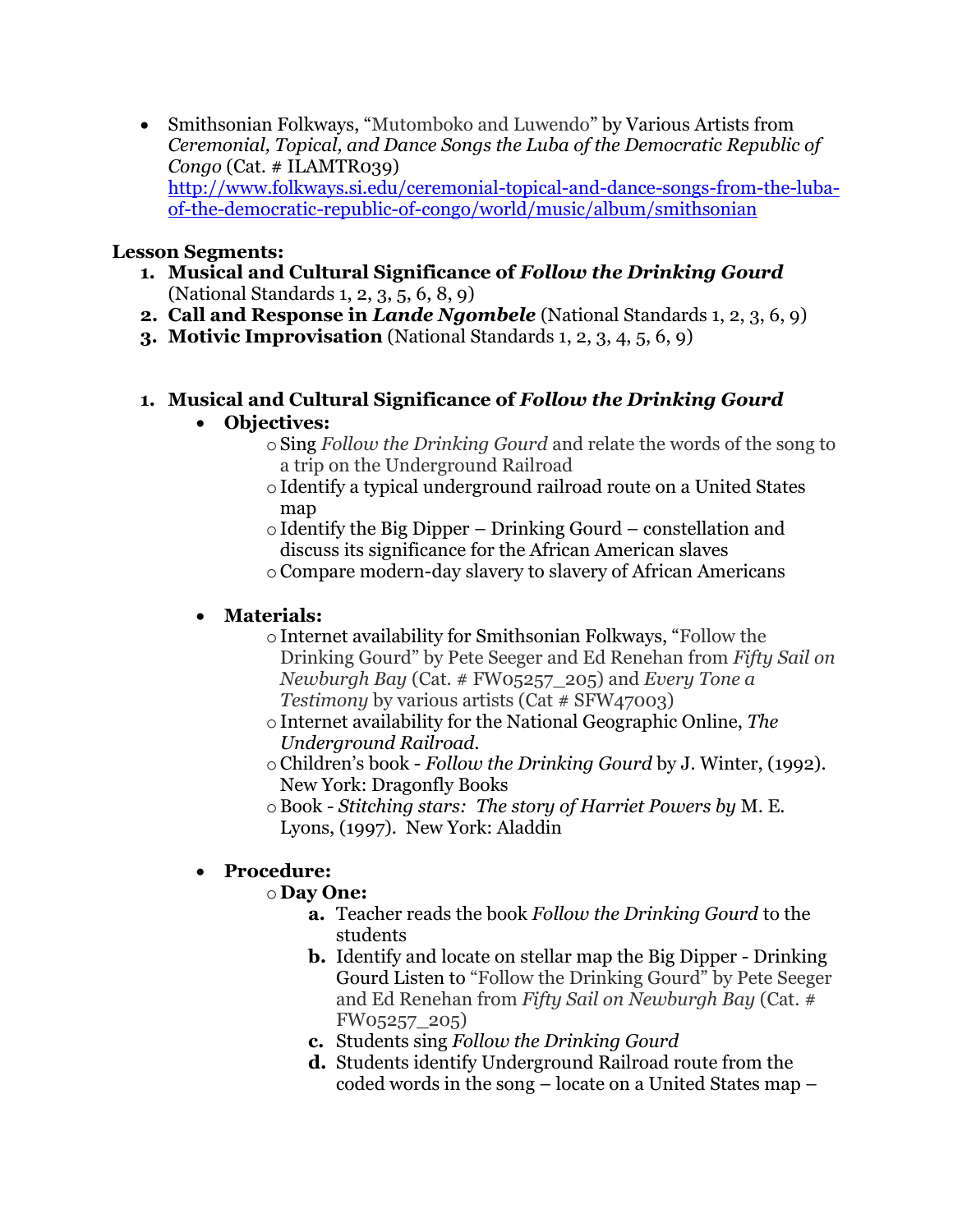**e.** Students take a trip on the Underground Railroad via National Geographic Online

#### o **Day Two:**

- **a.** Students sing *Follow the Drinking Gourd*
- **b.** Listen to portions of Frederick Douglass' autobiography "The Underground Railroad and the Fugitive Slave Law" by Ossie Davis from *Autobiography of Frederick Douglass, Vol. 2*   $(Cat. \# FW05526 103)$
- **c.** Students discuss what the slaves might have experienced in the Old South
- **d.** View the Freedom Quilts in *Stitching stars: The story of Harriet Powers* by M. E. Lyons
- **e.** Students identify images on the quilts and what they may have represented to the artist
- **f.** Students research additional songs sung by the slaves of this period– students chose a song, sing it then transpose it for their orchestra instruments; students should be prepared to play one at the next class; see the links below for resources for additional songs:

**1.** *Every Tone a Testimony*  [http://www.folkways.si.edu/every-tone-a](http://www.folkways.si.edu/every-tone-a-testimony/african-american-spoken-history-poetry-prose/album/smithsonian)[testimony/african-american-spoken-history-poetry](http://www.folkways.si.edu/every-tone-a-testimony/african-american-spoken-history-poetry-prose/album/smithsonian)[prose/album/smithsonian](http://www.folkways.si.edu/every-tone-a-testimony/african-american-spoken-history-poetry-prose/album/smithsonian) 

- **2.** Reading Rainbow lesson plan for *Follow the Drinking Gourd*, freely available online
- **3.** Third grade song collection of slave songs *Songs of Slavery*, freely available online
- o **Day Three:**
	- **a.** Sing and play new songs discovered from the last lesson.
	- **b.** Students discuss modern-day slavery after reading *The Slave in the Garage* by M. Fischer
	- **c.** Students discuss the similarities and the differences between African American slavery of the New World and modern-day slavery
	- **d.** Students work in small groups of three or four and write one verse of lyrics for a modern-day version of *Follow the Drinking Gourd* for present day slaves

**Assessment:** How is the plight of modern-day slaves the same as the African American slaves? How is it different?

#### **2. Lesson Plan on Call and Response in** *Lande Ngombele*

**Objectives:**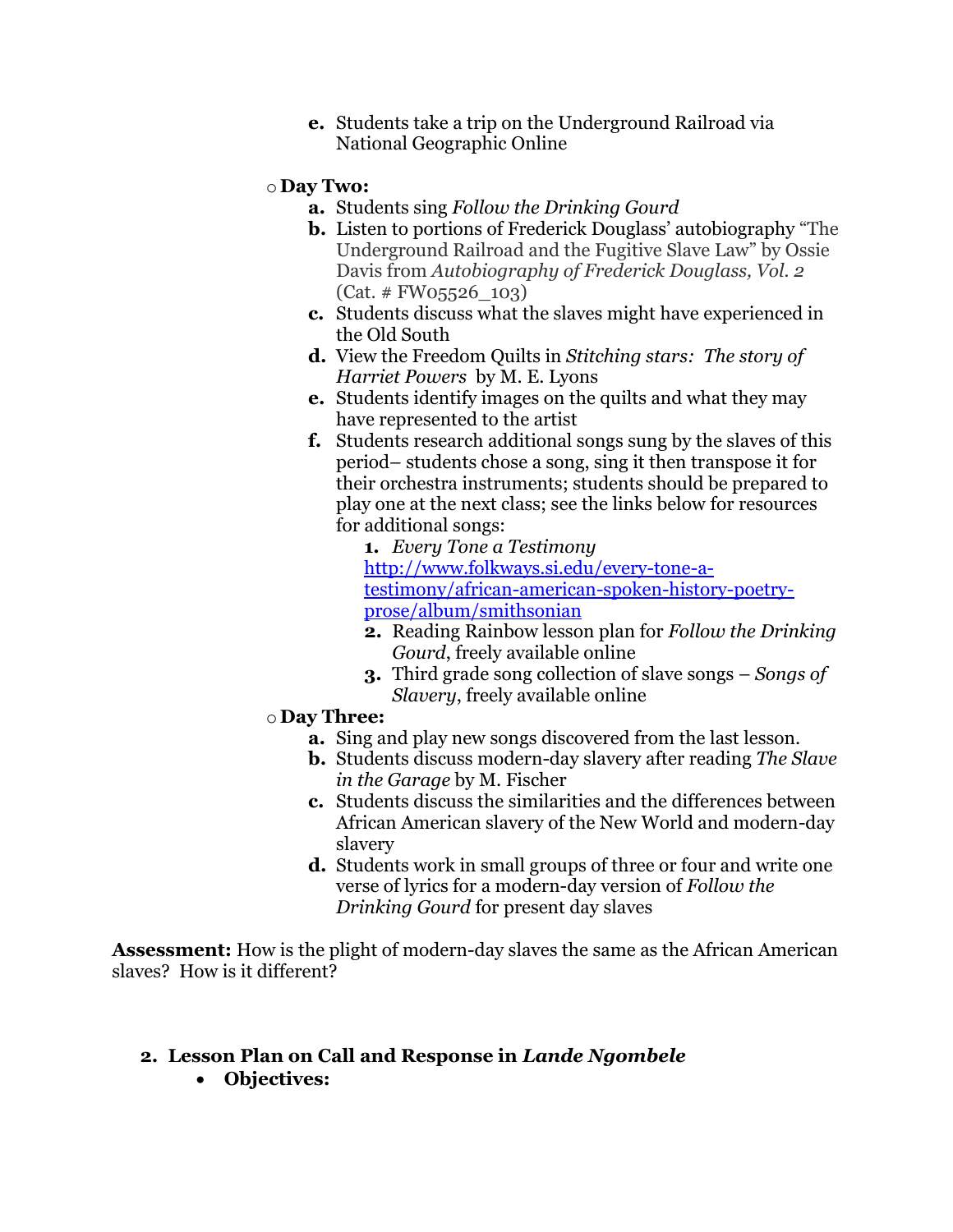- o Give students a cultural context of the folk song *Lande Ngombele* of the Democratic of Congo (formerly Zaire)
- oLearn the context of the motive as it relates to "following Ngombele"
- oPerform the melody, harmony, and percussion parts
- oImprovise upon the melody of *Lande Ngombele* during rhythmic ostinato

#### **Materials:**

- o*World on a String* method book by Terese Volk and Ramona Holmes, 2001, Alfred Publishing
- o Recording of *Lande Ngombele*
- oSmithsonian Folkways, "Mutomboko and Luwendo" by Various Artists from *Ceremonial, Topical, and Dance Songs the Luba of the Democratic Republic of Congo* (Cat. # ILAMTR039)
- oString Instruments
- oAfrican drums: a double bell, banana bell, shekere, and conga drum (or use traditional percussion available)

#### **Procedure:**

#### o **Day One:**

- **a.** Students sight-read and become familiar with the melodies and harmonies in *Lande Ngombele*
- **b.** Students learn cultural context of piece being a typical song of the Kikongo people that is sung at weddings, parties, and other social gatherings
- **c.** Students learn that "Ngombele" is a person's name, and that the words are "teasing, implying a fickleness of love" (Volk, 2001)
- o **Day Two:**
	- **a.** Students play through the melodies and harmonies in *Lande Ngombele* again
	- **b.** All students learn the double bell and shekere parts on their own instruments in notes of a D Major chord, volunteers play on double bell and shekere
	- **c.** Different sections of the orchestra take turns performing the two percussion parts
	- **d.** Different sections of the orchestra call a rhythm, while another responds
- o **Day Three:**
	- **a.** Students begin with call and response in melody/harmony (as written in score)
	- **b.** Students read through rhythms again as a large group
	- **c.** Ensemble members take turns improvising upon the melody during a call or response as different sections of the orchestra continue the rhythmic ostinati
	- **d.** Student volunteers perform on double bell and shekere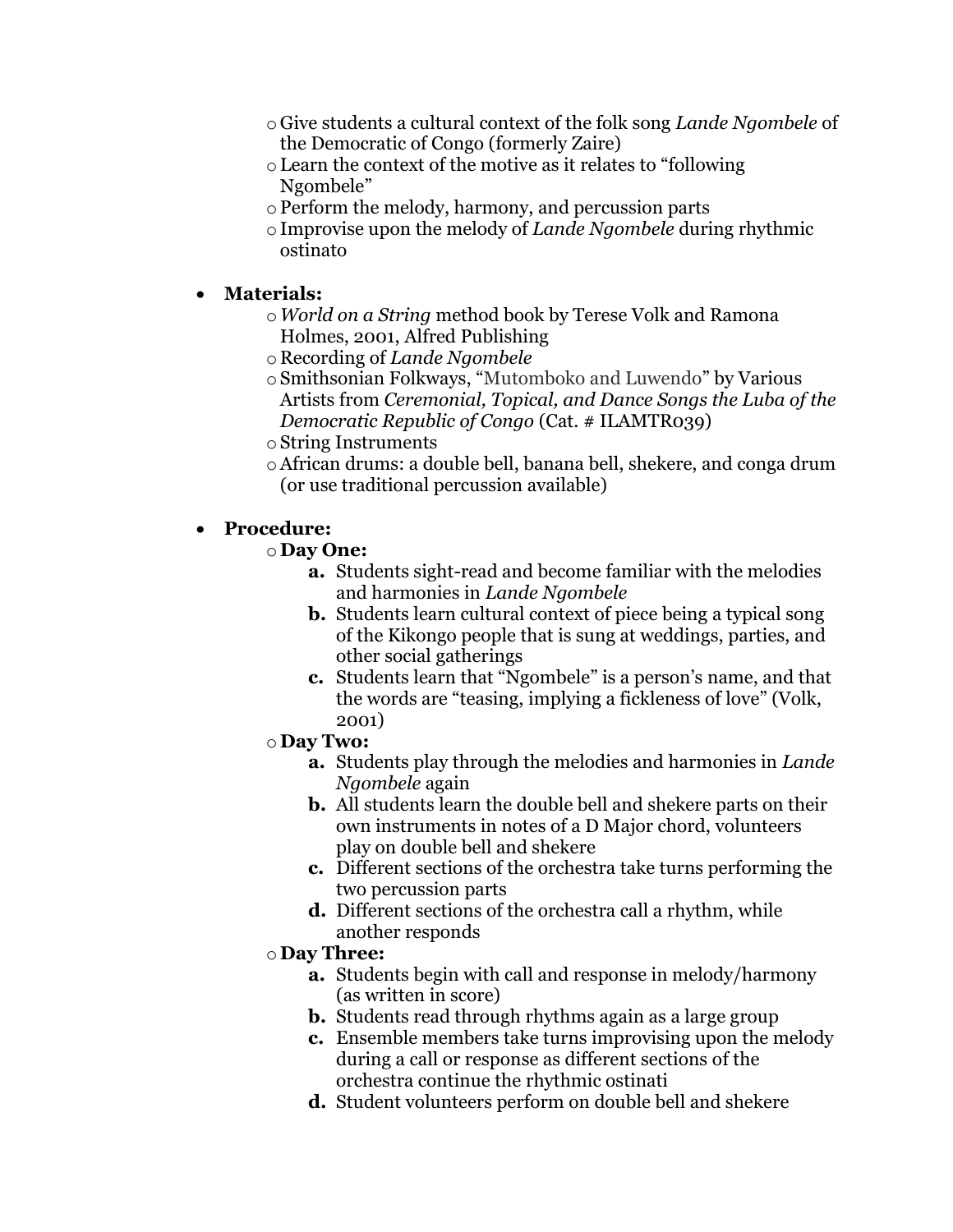**Assessment:** Can the students discuss the cultural significance of the tune? Can they play the percussion parts and improvise?

# **3. Motivic Improvisation**

# **Objectives:**

- oImprovise motives for the story events of a trip on the underground railroad
- oPlay the orchestral arrangement of *Follow the Drinking Gourd*
- oIdentify the motives in the orchestral arrangement of *Follow the Drinking Gourd*
- oCreate and perform a piece of program music based on this trip

# **Materials:**

- o*Follow the Drinking Gourd (orchestra arrangement)* by Carrie Gruselle
- oFolk melody *Follow the Drinking Gourd* including the lyrics notated in the correct staff and range for each instrument in the ensemble
- oAfrican drums djembes, congas and other appropriate percussion instruments.
- $\circ$  Roll of large paper 36" x 18"

# **Procedure:**

# o **Day One:**

- **a.** Students play the melody of *Follow the Drinking Gourd* in unison from handout
- **b.** Half the orchestra sings the melody and half play; switch parts
- **c.** In groups of two or three students create improvised motives based on the story events from the melody and a trip on the Underground Railroad.
- **d.** Each group identifies, develops and revisions musical story events for use at the next class.
- **e.** Practice portions of Gruselle's orchestra arrangement of *Follow the Drinking Gourd*

# o **Day Two:**

- **a.** Practice Gruselle's *Follow the Drinking Gourd*
- **b.** Students identify motives from the piece and describe the story events these motives bring to mind
- **c.** In groups, students organize their story events with the corresponding student-created motives. Encourage students to map out their program music with non-traditional notation such as pictures, drawn cues or abstract symbols.
- **d.** Make percussion instruments available to the groups for added rhythmic interest.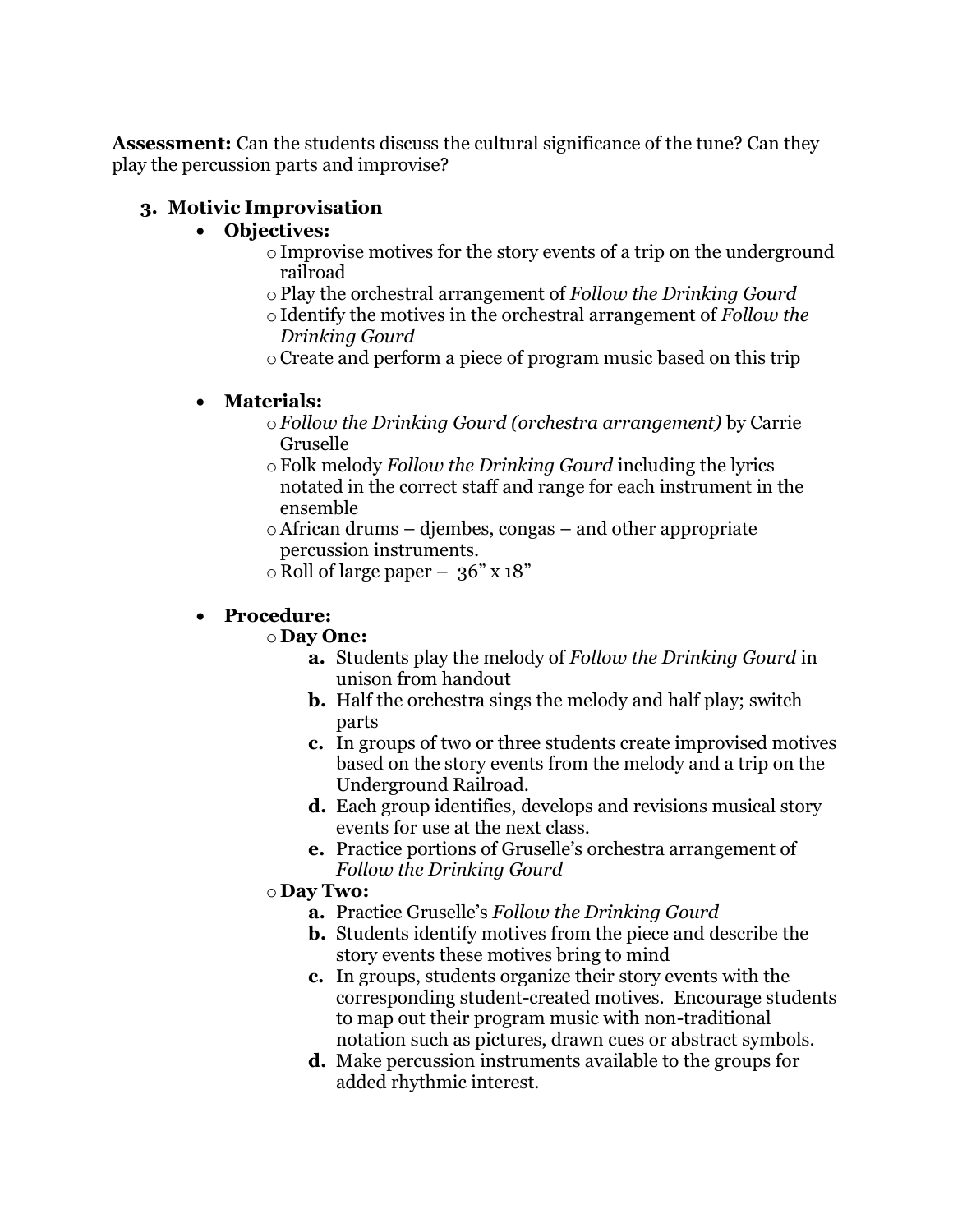**e.** Sing the folk melody – remind the students they can use this melody either in its entirety or short portions of it in their piece.

## o **Day Three:**

- **a.** Listen to Marsalis' *Follow the Drinking Gourd*
- **b.** Are there motives present in this music? Can you imagine the life of an African slave? What in this music represents this mind picture?
- **c.** In groups practice their created piece from day 1 & 2; revise and edit as needed. Prepare to perform their piece.
- **d.** Draw the final completed piece in pictorial or abstract notation on a large piece of paper
- **e.** Practice Gruselle's *Follow the Drinking Gourd*

**Assessment:** Groups share their pieces with the entire ensemble. Members of the ensemble audience identify the motives and describe the story events. Members of the group reflect on the performance and write a response to the following question: What musical portions of the piece best described the story?

#### **Resource List**

- *Every tone a testimony*. Washington, DC: Folkways Records. Retrieved August 31, 2008 from [http://www.folkways.si.edu/every-tone-a-testimony/african](http://www.folkways.si.edu/every-tone-a-testimony/african-american-spoken-history-poetry-prose/album/smithsonian)[american-spoken-history-poetry-prose/album/smithsonian](http://www.folkways.si.edu/every-tone-a-testimony/african-american-spoken-history-poetry-prose/album/smithsonian)
- Fischer, M.A. (May, 2008). The slave in the garage. *Reader's Digest.*
- Gruselle, C.L. (Arr.). (2003). *Follow the drinking gourd* [string orchestra]. Van Nuys, CA: Alfred Publishing.
- Imeyrial (2008). *Songs of Slavery*. Melissa, TX: TeacherTube. Retrieved on August 31, 2008
- Lyons, M. E. (1997). *Stitching stars: The story of Harriet Powers.* New York:

Aladdin.

- Marsalis, W. (1997). Follow the drinking gourd. On *Blood on the Field* [CD]. New York: Columbia.
- National Geographic Online. *The Underground Railroad.* Retrieved July 27, 2008.
- Ossie, D. (1966). The underground railroad and the fugitive slave law. On *Autobiography of Frederick Douglass: Vol. 2.* Washington, DC: Folkways